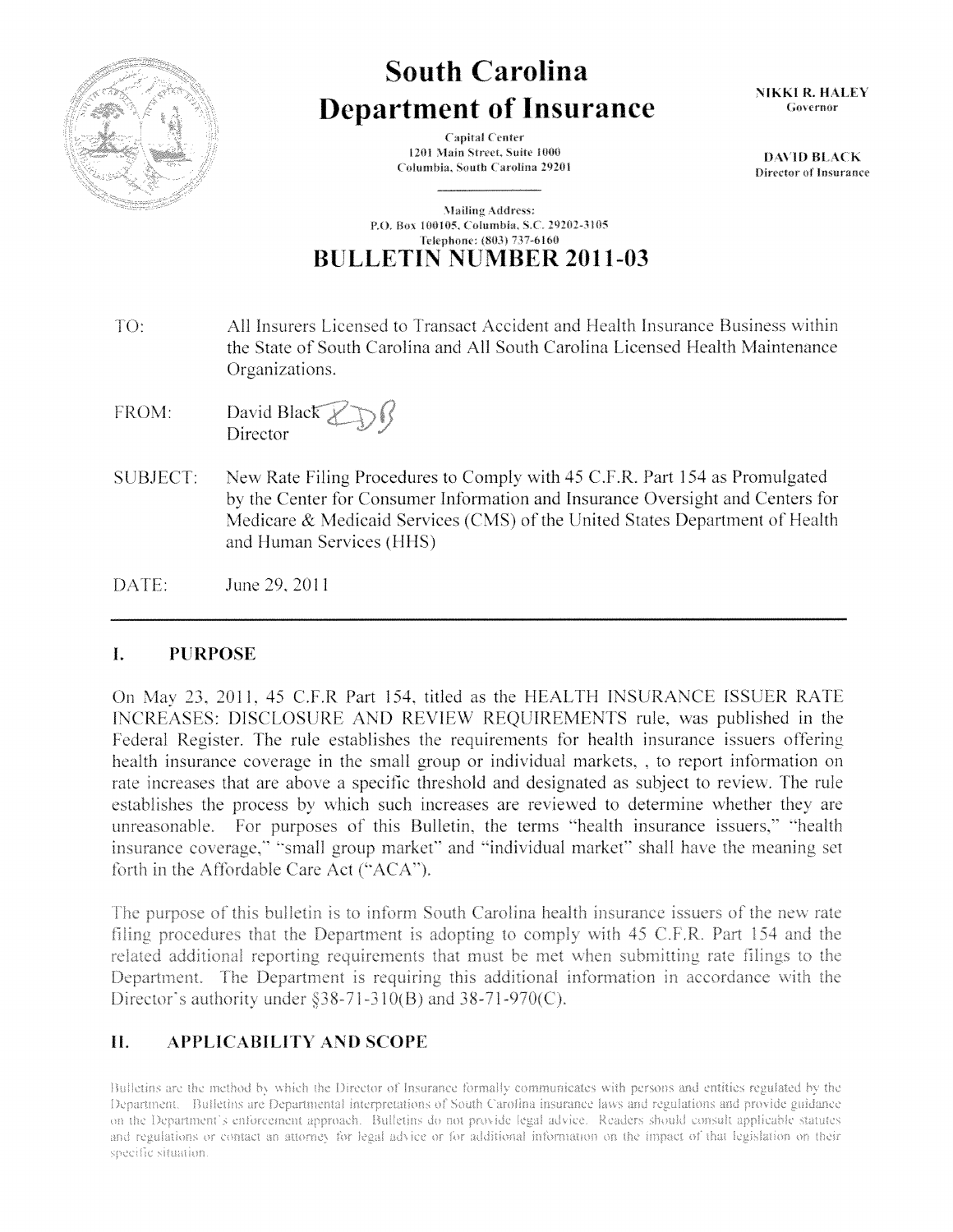As stated in 45 C.F.R. §154.103:

- In general. The requirements of this part apply to health insurance issuers offering  $(a)$ health insurance coverage in the individual market and small group market.
- $(b)$ Exceptions. The requirements of this part do not apply to grandfathered health plan coverage as defined in 45 C.F.R. §147.140, or to excepted benefits as described in section  $2791(c)$  of the PHS Act.

45 C.F.R. Part 154 requires certain information to be reported for rate increases that are above a specific threshold ("additional reporting requirements"). Because South Carolina law does not recognize rate thresholds, the Department is requiring submission of the additional reporting requirements for ALL rate increases for health insurance coverage in the South Carolina individual and small group markets. Grandfathered plans are not required to submit the *All* plans must continue to comply with existing filing requirements which may be found on the Department's website, www.doi.sc.gov. This additional information will enhance the Director's or his designee's ability to determine whether a health insurance rate is unreasonable in accordance with the requirements of  $§38-71-310$  and  $§38-71-920$  through §38-71-970.

### **Ill. ADOITIONAL REPORTING REQUIREMENTS**

With each submission of a rate increase to the Department, in addition to the current filing requirements, all health insurance issuers shall submit the following information:

- (1) Rate Increase Summary (Part I), as described in 45 C.F.R  $§154.215$  (e). The rate increase summary should be submitted in the standard excel format as provided by HHS.
- (2) Written Explanation of the Rate Increase (Part II), as set forth in 45 C.F.R. §154.215  $(f).$
- (3) Rate Filing Documentation (Part III), as set forth in 45 C.F.R.  $§154.215(g)$ .

The Department will use this information to evaluate the proposed rate increase and to make a determination as to whether the rate increase is unreasonable in accordance with the standards set forth in  $\S 38-71-310(B)$  for the individual market and  $\S 38-71-970$  for the small group market. The evaluation will include, but will not be limited to, an examination of the following:

(1) The reasonableness of the assumptions used by the health insurance issuer to develop the proposed rate increase and the validity of the historical data underlying the assumptions; and

Bulletins are the method by which the Director of Insurance formally communicates with persons and entities regulated by the Department. Bulletins are Departmental interpretations of South Carolina insurance laws and regulations and provide guidance on the Department's enforcement approach. Bulletins do not provide legal advice. Readers should consult applicable statutes and regulations or contact an attorney for legal advice or for additional information on the impact of that legislation on their specific situation.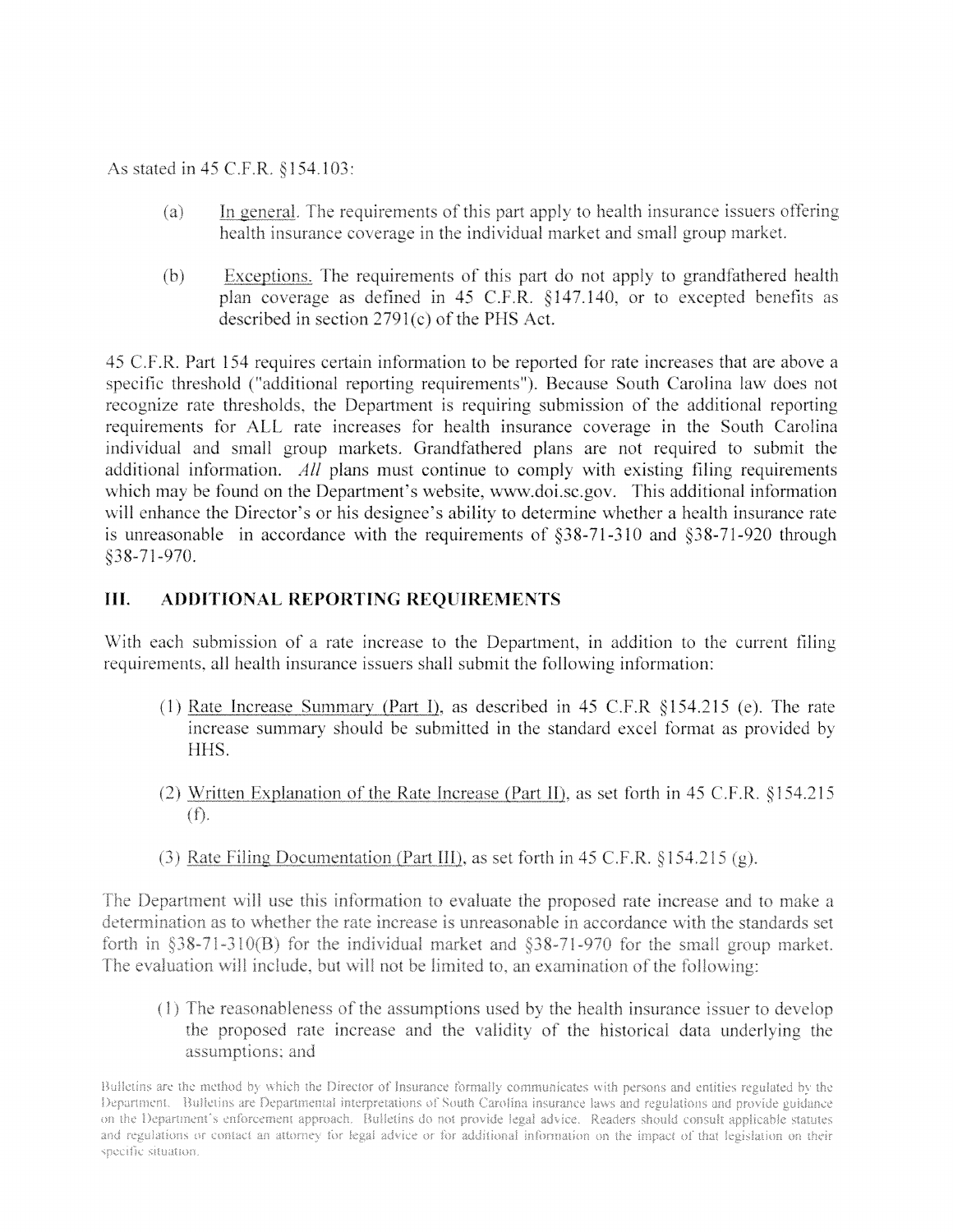(2) The health insurance issuer's data related to past projections and actual experience.

This examination will take into consideration the following twelve factors to the extent applicable to the filing under review, namely:

- The impact of medical trend changes by major service categories
- The impact of utilization changes by major service categories
- The impact of cost-sharing changes by major service categories
- 
- The impact of benefit changes<br>• The impact of changes in enrollment risk profile •
- The impact of any overestimate or underestimate of medical trend for prior year periods related to the rate increase
- The impact of changes in reserve needs
- The impact of changes in administrative costs related to programs that improve health care quality
- 
- The impact of changes in other administrative costs<br>• The impact of changes in applicable taxes, licensing or regulatory fees •
- Medical loss ratio
- The health insurance issuer's capital and surplus

Insurers must submit any additional information required by the Department in conducting these reviews.

All filings and other submissions must be filed through the SERFF system.

The Department will provide a link on its website to the information contained in Parts I and II of the Preliminary Justifications for proposed rate increases that CMS makes available to the public on its website. Further, the Department will establish a dedicated electronic mailbox as a mechanism for receiving public comments on those proposed rate increases.

### $IV.$ **FILING INFORMATION**

To assist insurers with the filing requirements set forth in this bulletin, the Department shall make available on its website (www.doi.sc.gov) the HHS Rate Increase Summary excel spreadsheet as well as the instructions from HHS for its completion.

### $V_{\star}$ **EFFECTIVE DATE**

The additional reporting requirements apply to any rate increase filed in South Carolina on or after September 1, 2011. To allow the Department sufficient time for review, all filers should submit this information at least 90 days in advance of the anticipated rate increase effective date.

Bulletins are the method by which the Director of Insurance formally communicates with persons and entities regulated by the Department. Bulletins are Departmental interpretations of South Carolina insurance laws and regulations and provide guidance on the Department's enforcement approach. Bulletins do not provide legal advice. Readers should consult applicable statutes and regulations or contact an attorney for legal advice or for additional information on the impact of that legislation on their specific situation.